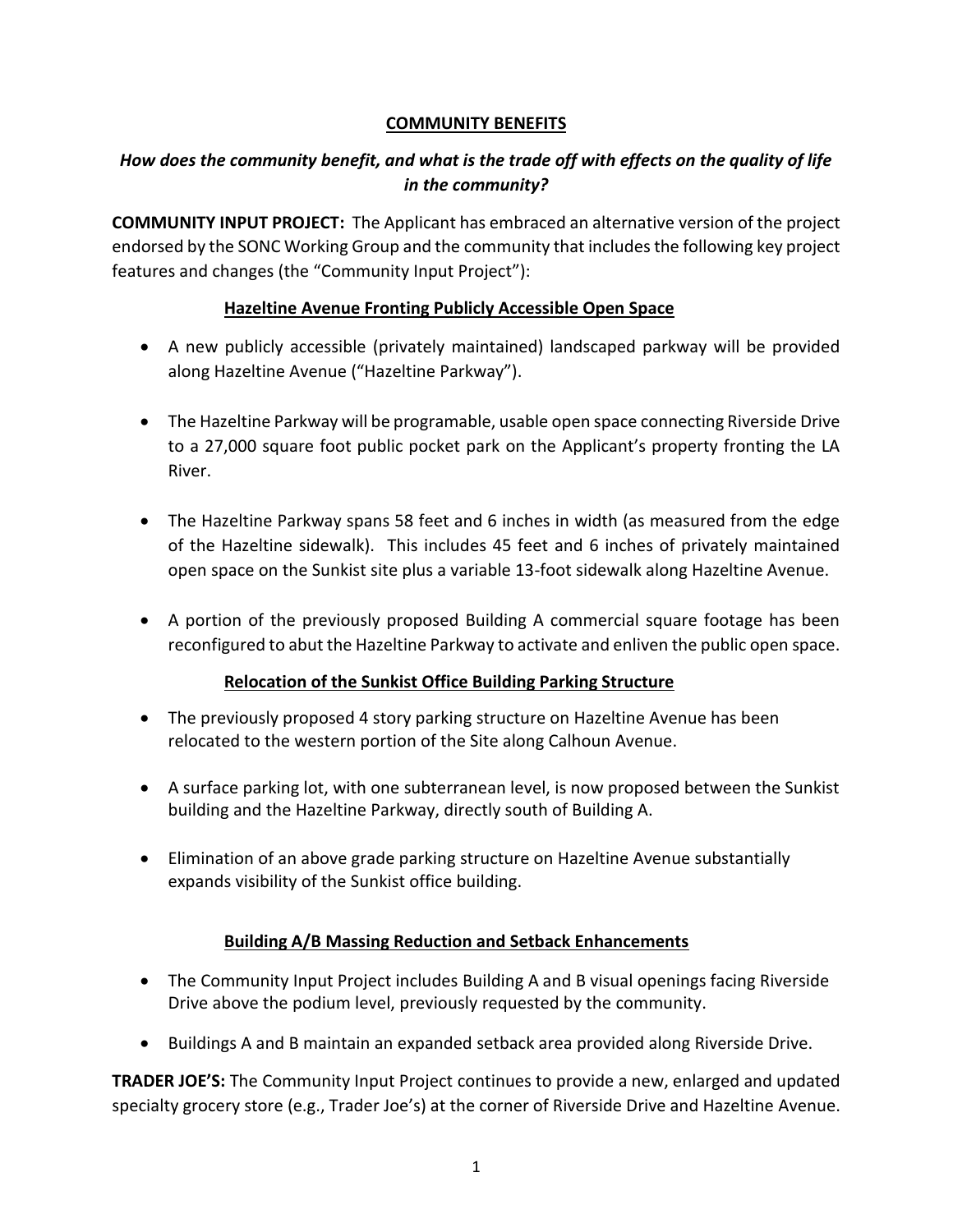Relocating Trader Joe's to the Sunkist site provides a solution to the parking, circulation, and traffic problems caused by the current substandard Trader Joe's store, along with an overall improved shopping experience. Adequate parking would be provided at the Sunkist site to address parking demand which ensures no spill-over parking in the neighborhood. Dedicated employee parking for Trader Joe's staff would be provided in the proposed Hazeltine Avenue parking structure.

**SHOPPING & DINING**: New retail shopping and dining options located within walking distance from residential neighborhoods and a regional mall.

**QUALITY RESIDENTIAL HOUSING:** Los Angeles is in an extreme housing shortage and the Sunkist development will provide an opportunity for people to live in a self-contained true mixed-use project allowing residents and employees to "Live, Work, Shop, & Play" on-site while minimizing off-site vehicular trips. The ability to walk to work, a grocery store and/or a regional mall without having to drive is a lifestyle benefit to future residents and the community at large.

**PRESERVATION**: The Sunkist building has become obsolete both functionally and in terms of attracting quality tenants. IMT will retrofit and improve this building, thereby restoring and updating this property to a Class A+ office space, while carefully preserving the building's historic significance. This benefits the community by guaranteeing the continued preservation and investment into an iconic building.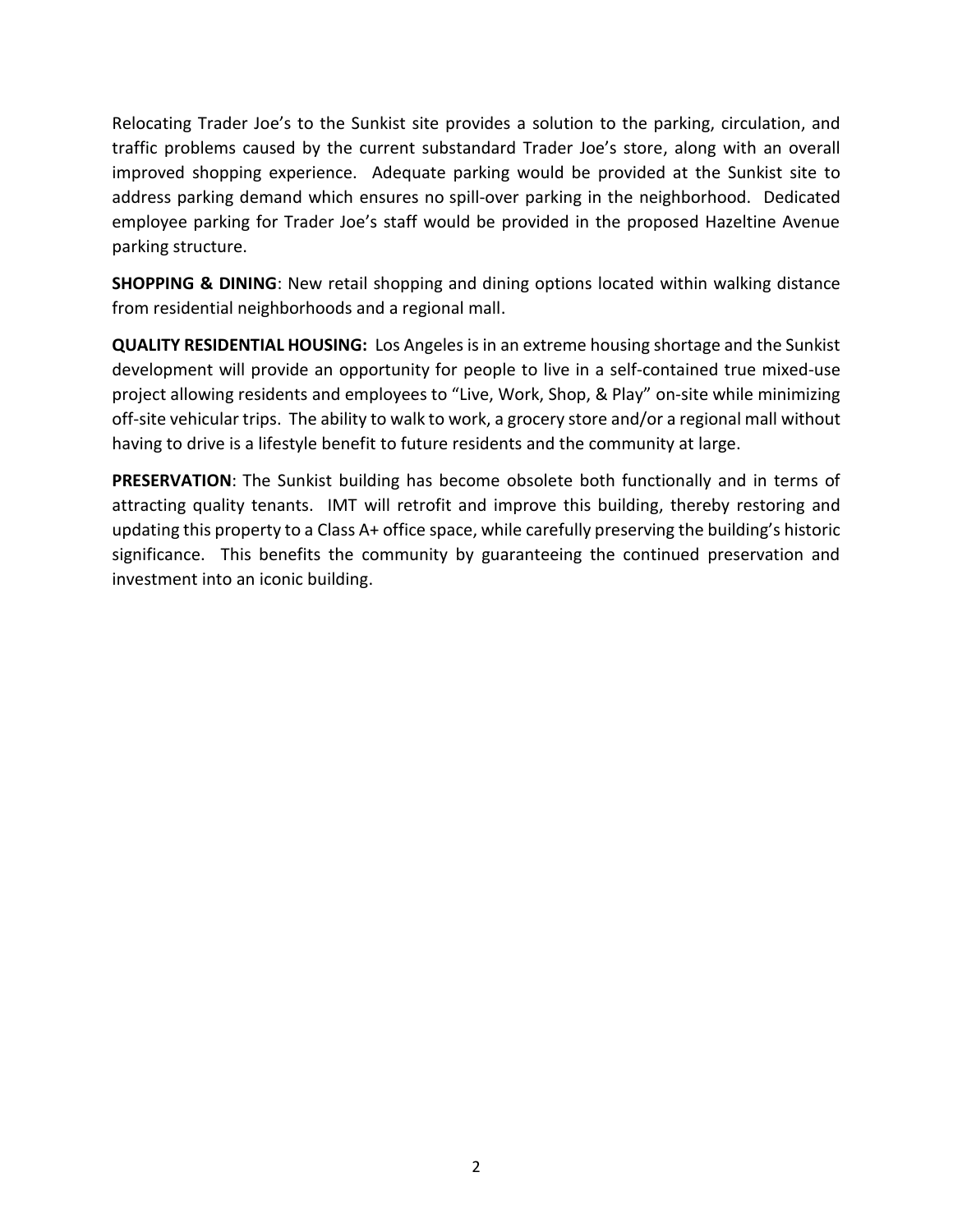#### **SUNKIST BUILDING**

#### *We would like a tour of the Sunkist building and want to see plans for it.*

• A tour has been provided to the SONC Sunkist Working Group. We would be happy to provide a tour for other interested members of the Land Use Committee, subject to current filming commitments.

# *We would like a meeting room in the Sunkist building that the community can use in evenings, weekends and some days.*

• Yes, we agree to provide space in the Sunkist tenant's conference area to SONC subject to any future tenant lease requirements and coordination with the future tenant(s) that occupy the building.

#### **FLOW OF TRAFFIC**

# *We would like to see the flow of traffic in, out and around the project that also includes commercial delivery simulations.*

- We have significantly modified the project's circulation plan along Hazeltine Avenue at the community's request. Voluntary changes include:
	- $\circ$  Limiting the project's northerly Hazeltine Avenue driveway access to right turn in and right turn out only. Left turns into this driveway from Hazeltine Avenue are now prohibited.
	- $\circ$  Adding a vehicular pathway through the proposed surface parking lot fronting the Hazeltine Parkway to allow more active use of the Sunkist site's southerly driveway. This improves circulation on Hazeltine and relieves congestion at the Hazeltine/Riverside intersection by allowing another option for residents and Trader Joe's patrons to enter the site.
	- o Restriping Hazeltine Avenue at Westfield's signalized intersection to create dual left hand lanes for southbound vehicular access into Westfield's parking structure (subject to Westfield's approval).

## **PROVISIONS FOR RETAIL DELIVERY**

# *We would like to see the flow of traffic in, out, and around the project that also include commercial delivery simulations.*

• Most of the dry/supply loading for the retail uses would be done street side with small commuter trucks. Trash would be located in the central loading dock. Larger retailers may have access to the loading dock for initial move in and large shipment. The market also has dedicated loading.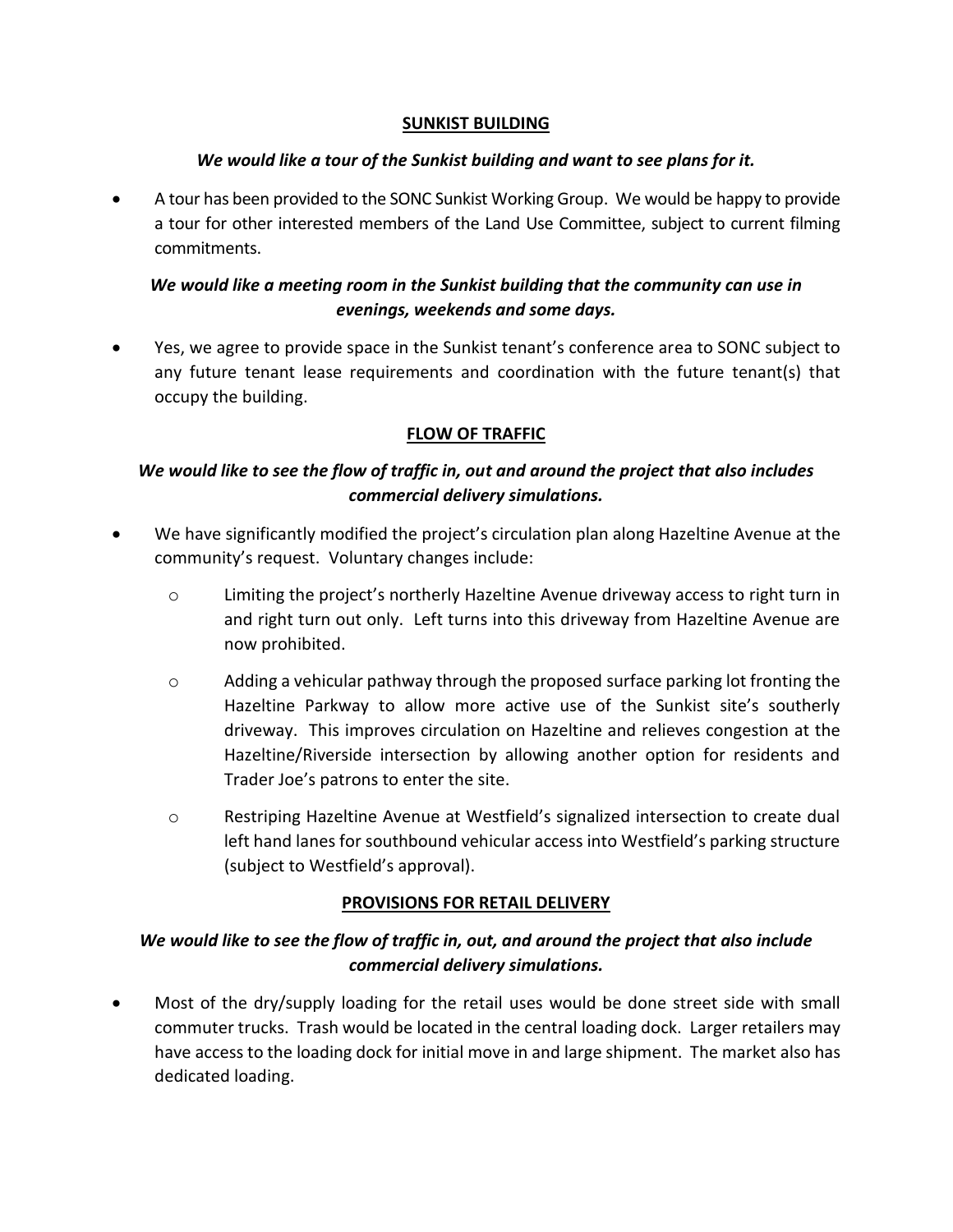## *We would like to see what provisions have been made for parking for UPS and FedEx trucks.*

The unique design of this property allows UPS and FedEx vehicles to temporarily park curbside on streets that are internal to the property, thereby removing the need for them to park along any of the surrounding public streets.

# **TRAFFIC MITIGATION**

## *What traffic mitigation is planned inside the project and elsewhere in the area?*

- Draft EIR Mitigation Measures include:
	- o The Project will dedicate and widen along the south side of Riverside Drive west of Hazeltine Avenue to provide an eastbound right turn only lane. Protected permissive left turn phasing is proposed at the intersection (if found to improve operational safety by LADOT).
	- o Riverside Drive & Woodman Avenue The Draft EIR calls for relocation of the bus stop from the south side of Riverside Drive west of Woodman to the south side of Riverside Drive east of Woodman Avenue to create a functional eastbound right turn lane. Left turn phasing for northbound Woodman at Riverside Drive would also be installed (if found to improve operational safety by LADOT). At the community's request, the Applicant team is currently working with LADOT to explore alternate locations for the bus stop.
- Transportation Demand Management Plan (TDM):
	- o Ride sharing program and coordination.
	- o Various incentives for employees to live on-site. Offered to individuals who work at the property to become residents at the property.
	- o Establish an on-site Transportation Management Office (TMO) to assist residents and employees to find alternative travel modes and strategies.
	- $\circ$  Provide a visible on-site display or software application that will provide options for ridesharing, bus routes, and bike routes in a prominent area(s) in view for residents, employees and patrons of the commercial components;
	- o Encourage alternative work arrangements for employees and residents.
- Transit Amenities:
	- o Improve the existing bus stop on east and west side of Hazeltine Avenue south of Riverside with a covered bench;
	- o Provide access and transit pass reductions for residents and employees of the commercial venues;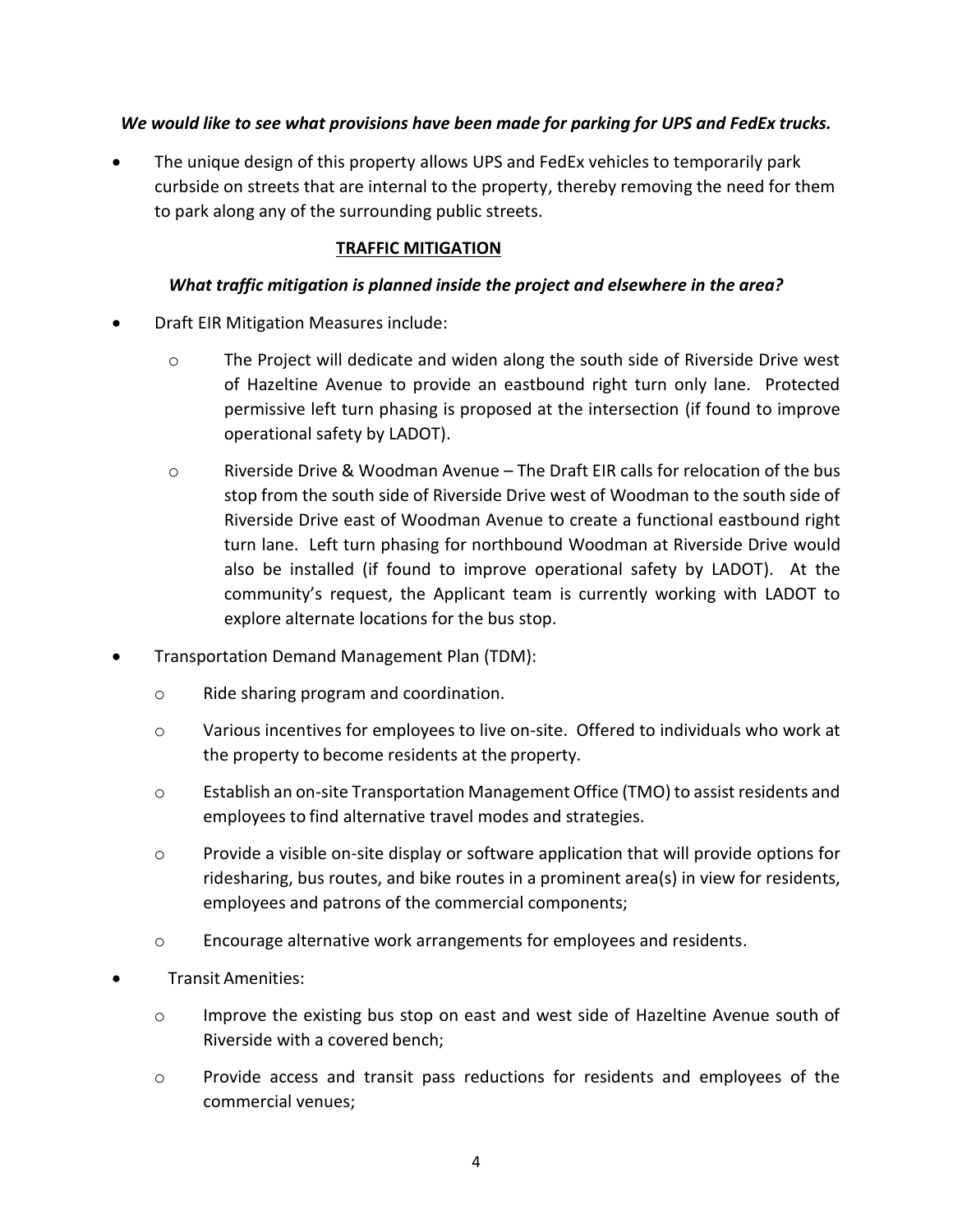- o Provide carpool and vanpool matching and preferential parking for carpools/vanpools that register with the TMO;
- o Provide secure bicycle facilities and bicycle sharing service for residents and/or commercial employees use;
- o Considering Smart Bike programs for bicycle sharing such as "CycleHop;"
- $\circ$  Provide improved site design that will provide pedestrian oriented congregating areas and open passageways, provide on-site pick-up and drop-off areas, as well as access to the Los Angeles River Parkway;
- o Provide transit and ridesharing incentives such as points or coupons for merchandise or transit passes;
- o Provide guaranteed rides home for employees that use alternative modes of transportation or rideshare in the event of an emergency.

## **RESIDENT & VISITOR PUBLIC TRANSPORTATION**

# *What interface and upgrades are planned with public transportation for people living in and visiting the project?*

IMT intends to implement a software program as a one-stop shop for people living and visiting the property to find out transit information for Sherman Oaks. People would be able to obtain information on Metro Stops and time, view real time traffic alerts, request car service, etc. We see this as a mobile app, as well as a touchscreen device located on the property.

# *What are the plans to make public transportation available, affordable, and used by the residents and businesses in the project?*

- IMT would improve surrounding bus stops.
- Onsite Kiosk or software application providing with real-time transit information.
- Transit supplementation through various methods through on-site amenities, such as a potential Metro TAP vending machine on site for paying for fares or incentivizing tenants to use public transit.

# *We would like protected bus bench waiting areas at all four corners of Riverside and Hazeltine.*

• Agreed. Bus stops with bench, cover, and trash receptacles (similar to those currently provided on the north side of Riverside Drive west of Hazeltine Avenue and on the south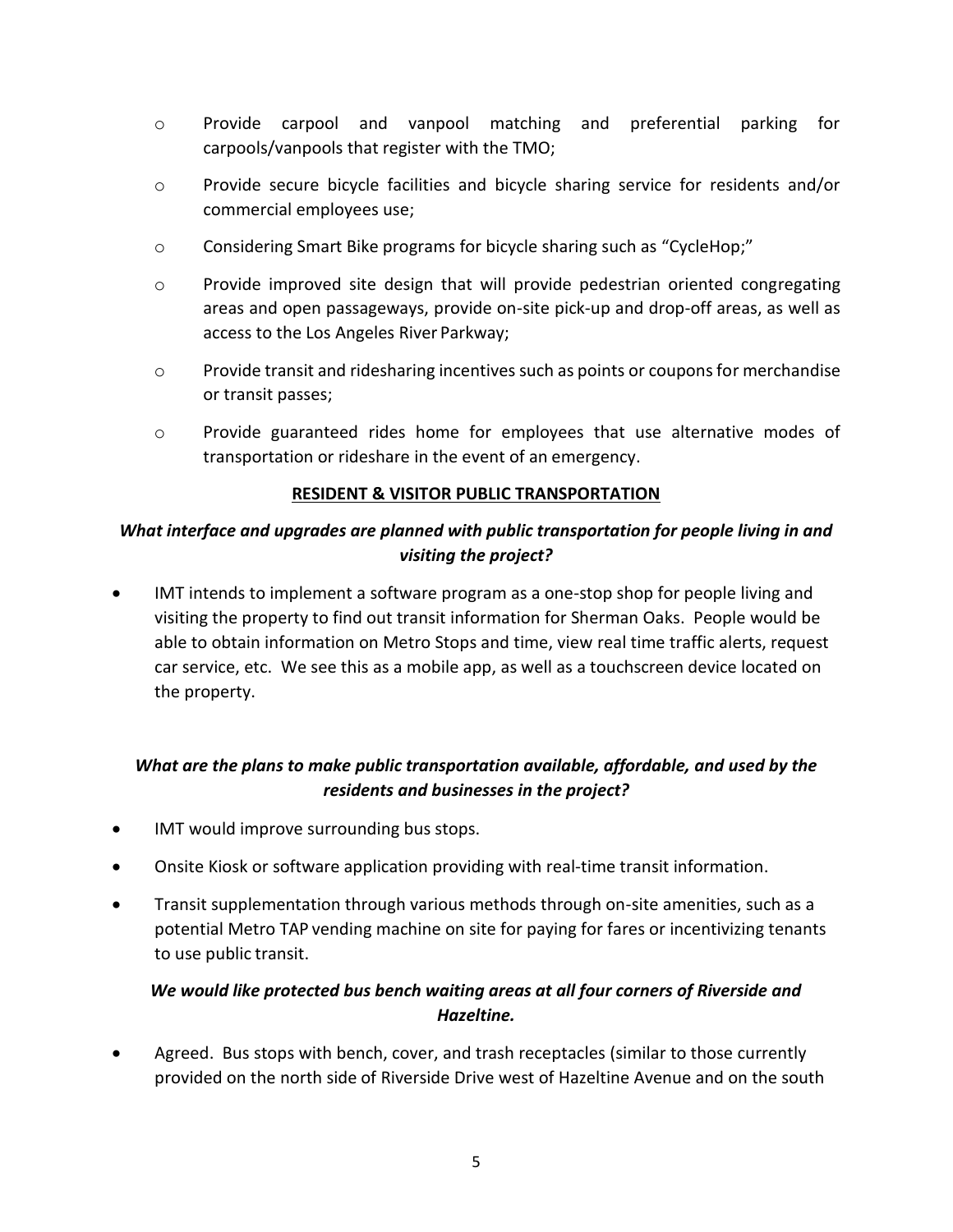side of Riverside Drive east of Hazeltine Avenue) areproposed on the east and west side of Hazeltine Avenue south of Riverside Drive as requested.

## **ARTICULATION OF BUILDINGS**

## *We would like more setback and articulation of the buildings and more open space.*

- The Community Input Project has been redesigned and now provides substantially more articulation, visual openings and porosity along Riverside Drive. The Building A and B courtyards have been flipped and now face Riverside Drive to provide significant massing relief and façade breaks as viewed from Riverside Drive.
- The Project's landscaping and open space plan has been completely redesigned at the community's request. As discussed above, the Community Input Project now provides publicly accessible open space along Hazeltine Avenue connecting Riverside Drive with the Project's approximately 27,000 square foot river parkway proposed on the LA River.

## **VIEWS & EXPOSURE**

## *We would like better views and exposure of the existing Sunkist building.*

• The Community Input Project substantially expands view of the Sunkist building by relocating the above grade parking structure from Hazeltine Avenue to Calhoun Avenue (with ample setbacks from the local street). The redesign now ensures complete visibility of the Sunkist building along Hazeltine Avenue and from the 101 freeway.

# **GUARANTEES**

# *We would like the two lots tied. If the division of the property into two lots being done in order to sell the Sunkist building and parking structure as a commercial property, we need guarantees that it will remain as now shown.*

The property is already currently two parcels. Subdivision of the property would only realign the lot lines to be consistent with the proposed project design. Approval of a subdivision map would not allow changes to be made from the proposed plans.

## *What guarantees do we have that the open space along the river will be maintained?*

- The property owned by IMT designed and designated as open space will be approved as part of the entitlements and enforced through conditions of approval and recorded covenants and agreements with the City of Los Angeles.
- It should also be noted that the owner has a vested financial interest in maintaining these areas to ensure the highest value is achieved through attracting the best commercial, office, and residential tenants. Failing to properly maintain the property would therefore be completely contrary to both the owner's and the community's interest.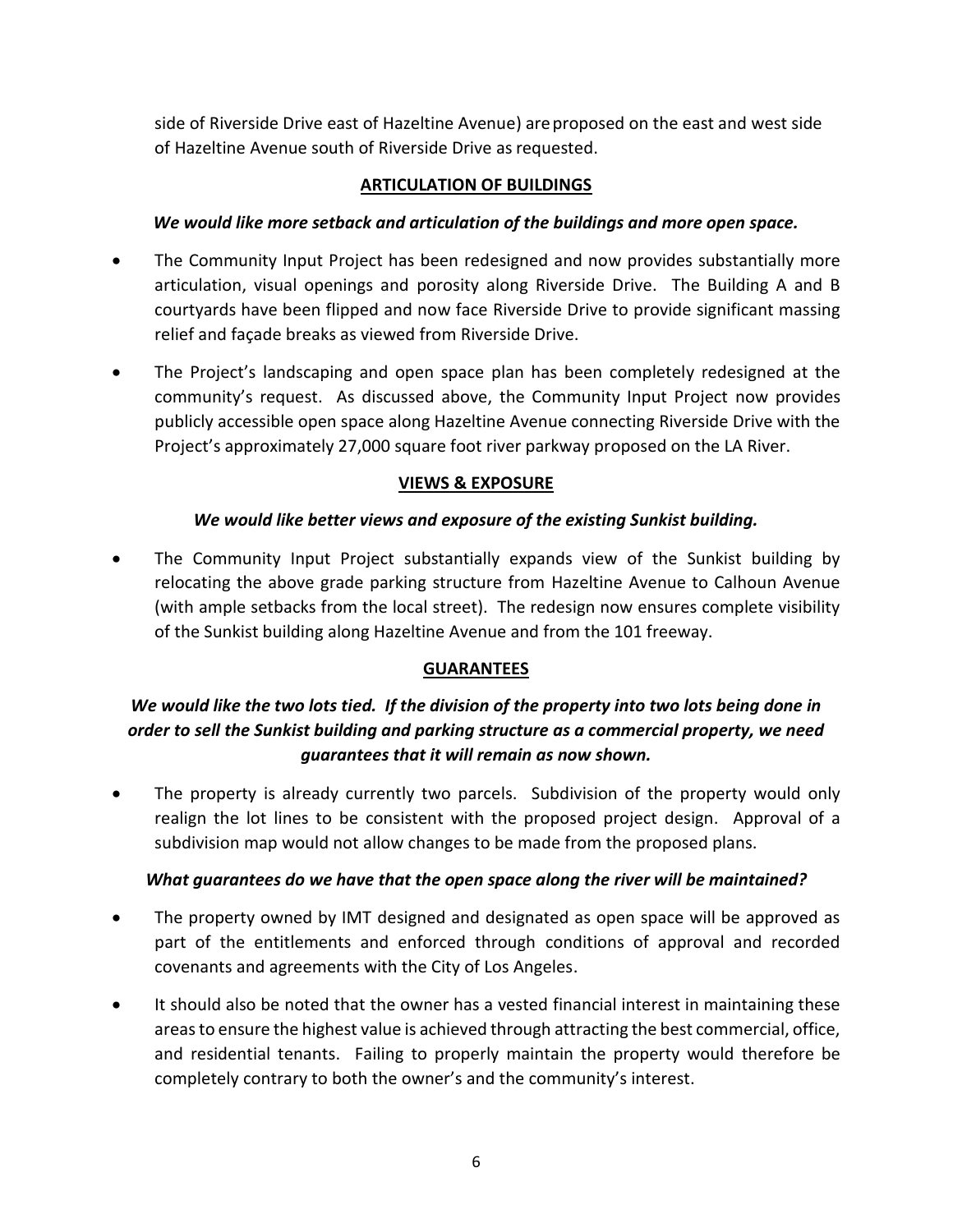# *Where will the equipment and facilities that are currently in the area near the river be moved and when will this be done?*

The current equipment located by the River will be removed. A cooling tower enclosure will be constructed in the same general vicinity, but should have a smaller footprint. This cooling tower will serve the existing Sunkist office building.

## **TRANSFORMERS**

# *We would like the transformers for the project to be in underground vaults separate from the underground parking.*

• The service from the street poles/vaults will feed the project through underground conduit into underground vaults located on our property (usually right behind the sidewalk so they are accessible to DWP). Although the vaults are located underground, transformers and switch gears (which sit on top of the vaults) will be visible. Just like the community, we don't like looking at these transformers and switch gears. To mitigate the visual effect of the transformers, IMT will plant large, fast growing hedges around the vaults to hide and screen the equipment.

# **COMMUNITY**

# *We would like a Community Protection Fund for the residential area between the IMT/Sunkist project and the Van Nuys/Sherman Oaks Park.*

- As discussed, the project has been completely redesigned at the community's request. This redesign provides substantial community benefits in expanded open space and river fronting improvements. The redesign also results in a significant loss in residential density.
- Funding for permit parking if a Neighborhood Protection Fund is ultimately created should be for the benefit of the adjacent Calhoun Avenue residents - the project's most impacted neighbors.

# **PROBABLE TENANT**

# *We have been told that Trader Joe's is a probable tenant. Has a lease been consummated? If it has, we would like to see the plans and circulation that will be used in the customer parking area. If not, we would like to see alternative plans for the market tenants loading area and customer parking areas.*

• A lease with Trader Joe's has been signed based on the original project's prior designs. IMT will be presenting the new Community Input Project to Trader Joes for their approval. All retail and market space has dedicated parking. There is direct elevator/stair access to street level and direct multi-elevator access to the market.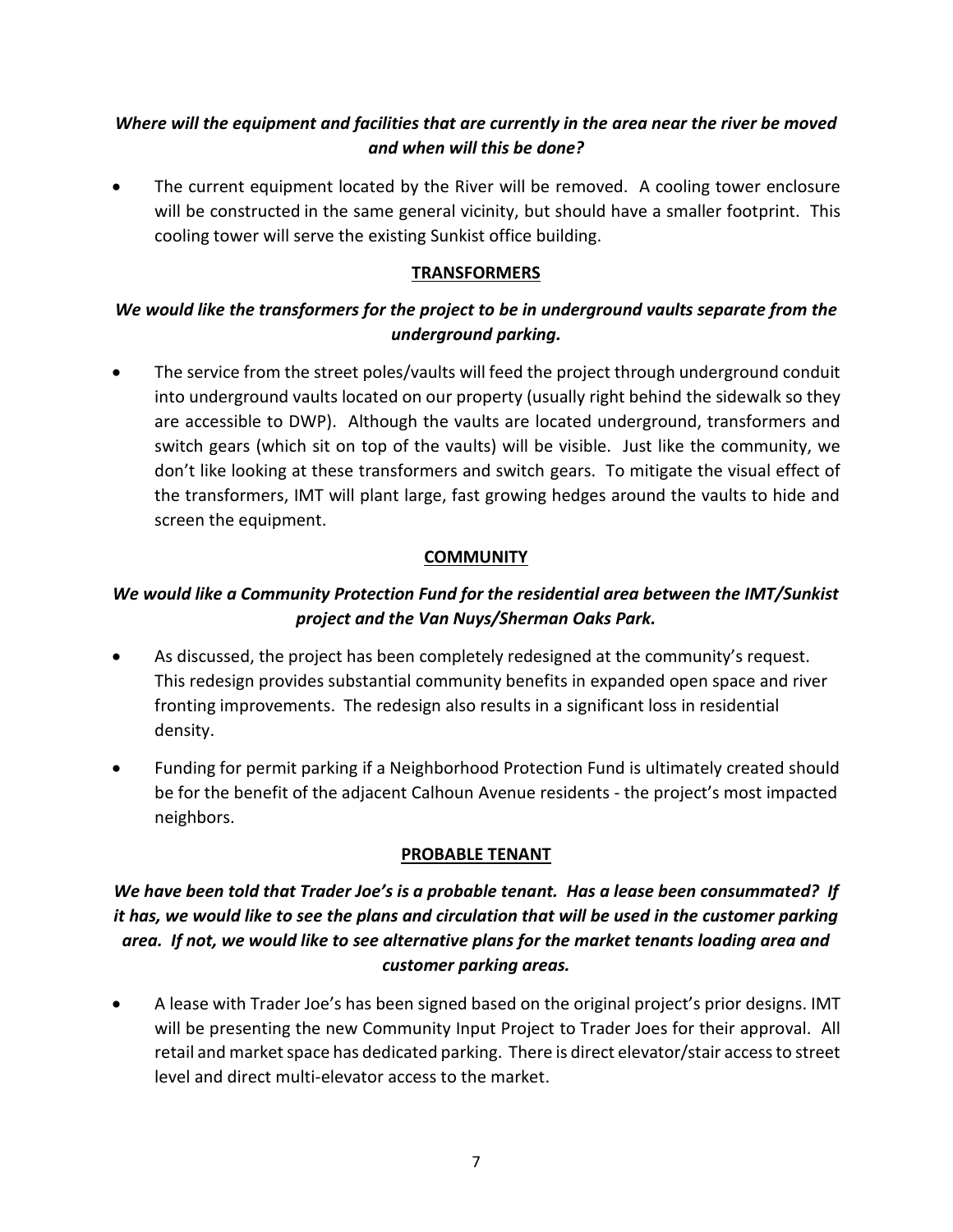## *CELLPHONE PLANS*

## *We would like to see the plans for the new placement of the cell phone installation that is at the roof line of the Sunkist building.*

• IMT is subject to cellular leases previously entered into by Sunkist. At this time the cellular companies are not willing to relocate the equipment. In the future, if the leases expire or terminate (or if the cellular companies are willing to relocate equipment) then IMT will identify new placement areas.

#### **PARKING**

#### *We would like designated and free employee parking included in all Commercial leases.*

• IMT has agreed in the lease agreement to provide Trader Joe's free employee parking. This provides dedicated employee parking separate from the customer retail parking to ensure visitors and customers have a safer and better shopping and parking experience.

#### *We would like parking to be provided off site with shuttle service for construction workers.*

• The Project will, for the most part, be able to provide on-site parking for construction workers. Construction workers will be prohibited from parking on adjacent streets and will be directed to on-site parking or, if unavailable, to off-site locations and transported to the job site.

## **SIGNAGE**

## *We would like commercial signage and lights not visible outside the project.*

There is no offsite or animated or moving signage proposed as part of the project. Any illuminated signage will be mitigated to prevent spillover offsite lighting effects.

## **CURB LANES**

# *We would like the curb lanes bordering the project to be designated by DOT as not available for loading, standing, or stopping.*

• The Community Input Project continues to provide sufficient parking on-site (above Code requirements) so that the public street parking would not be required. We are willing to work with LADOT to address the requested curb lane restrictions.

## **LANDSCAPING**

# *We would like the Preliminary Landscape Plan including the preliminary planting Plan, planting legend (Latin name and common name), size of material plant and spacing.*

• The landscape plan is currently being refined for the Community Input Project. The plant palette will continue to meet state and local landscape and irrigation standards for water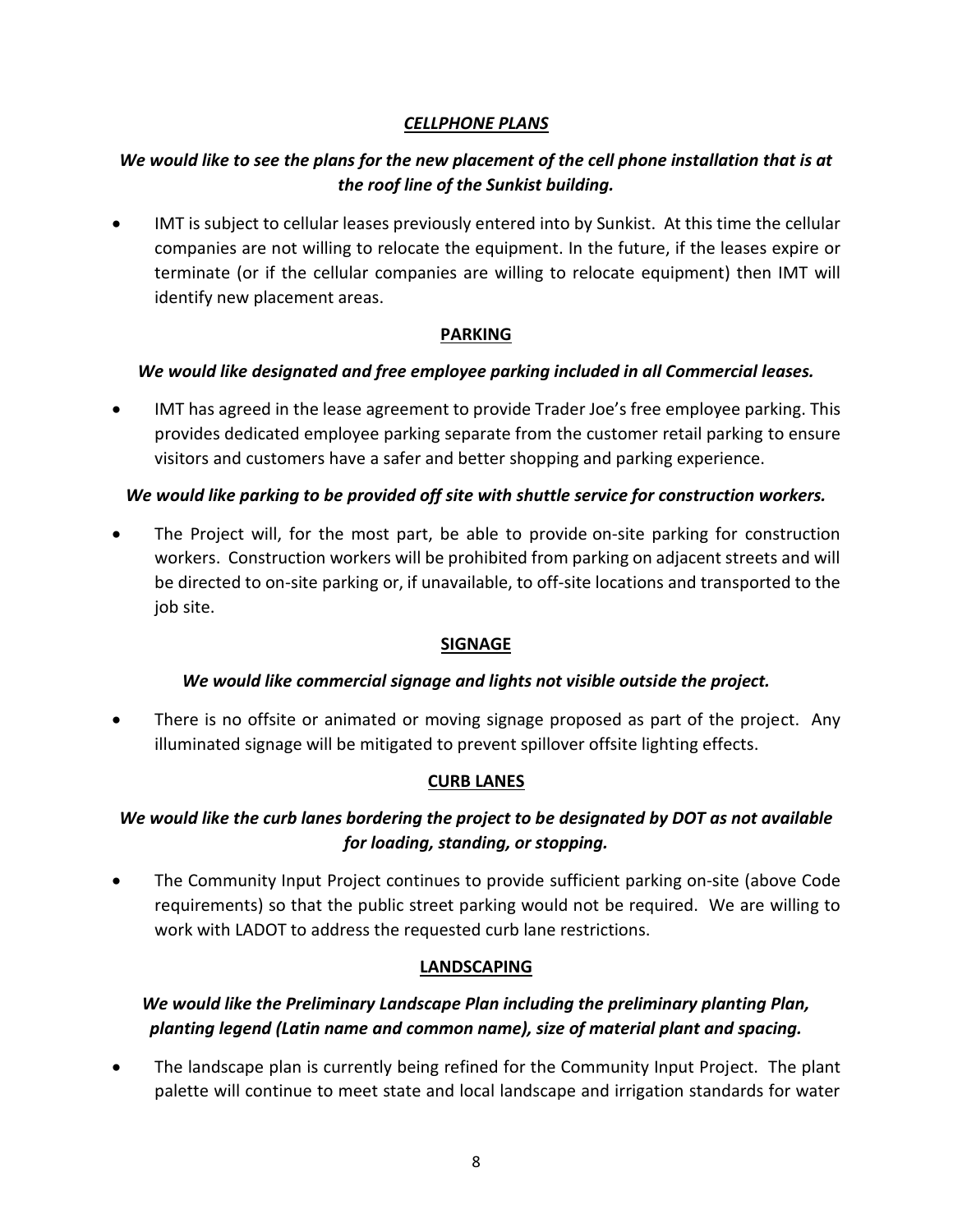use and the Rio LA design guidelines for native and indigenous materials appropriate to the LA River corridor.

## **OPEN SPACE FUNDS**

## *We would like open space funds set aside specifically for the development of the riverfront.*

• IMT will request, support, and cooperate with SONC and the community to direct required Quimby funds to the riverfront area adjacent to the Sunkist development

## **UPDATED NUMBERS OF UNITS & PLANS**

## *We would like to see the updated number of units and plans for the project.*

- The Project density was reduced from 298 units as disclosed in the Draft EIR to 278 units based on the "Alternative 5" project design discussed at length with the SONC Sunkist Working Group. The Community Input Project further reduces the density to 249 total units.
- This density reduction includes the complete elimination of Building C's approximately 60,000 square feet of residential square footage, previously proposed along Calhoun Avenue.
- In addition to reducing the total unit count, the Community Input Project further eliminates bedrooms by increasing studio units and reducing the number of one and two bedroom units, as compared to the 278 unit Alternative 5 Project.

## **TRAFFIC ROUTE CONCERNS**

# *We have concerns that the traffic figures used for analysis do not reflect the current situation on Riverside Drive, Van Nuys Blvd., Woodman, the 405, and 101.*

- Intersection traffic volumes were counted for three hours during the morning peak hour and three hours during the evening peak hour. The highest single hour for each peak was used in the traffic study. Freeway volumes were provided by the State of California Department of Transportation (Caltrans).
- The Final EIR will include an updated traffic analysis that incorporates additional "ambient growth" to surrounding intersections to account for the time since the release of the original traffic study.
- The Applicant also voluntarily collected traffic counts on December 24<sup>th</sup> to evaluate an absolute worse-case holiday time traffic condition (for informational purposes only). The holiday traffic study results did not result in any new future project related impacts beyond those previously disclosed in the Draft EIR. These holiday traffic results will be disclosed for informational purposes in the Final EIR.